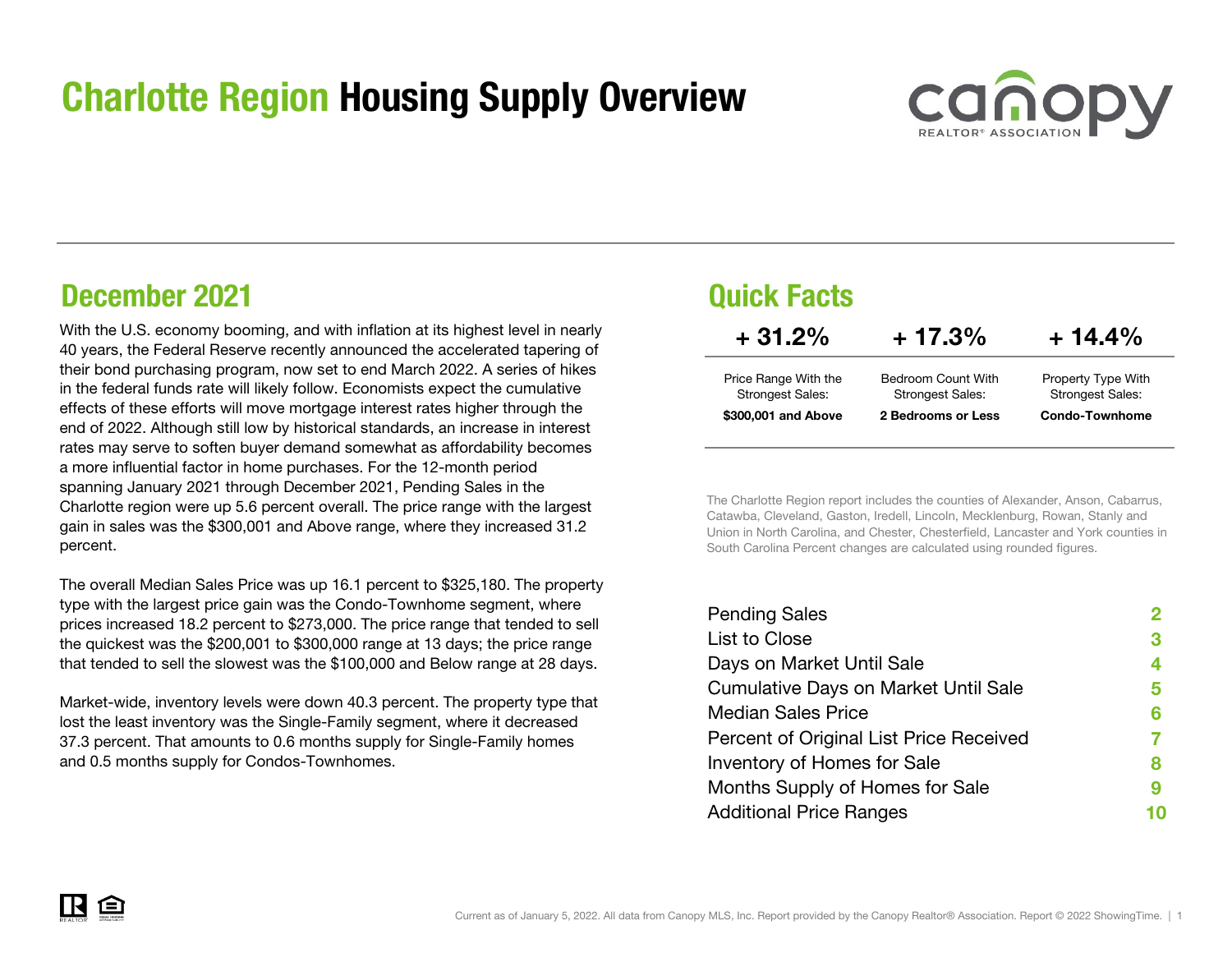# Pending Sales

A count of properties on which offers have been accepted. Based on a rolling 12-month total.









### All Properties **Single-Family** Condo-Townhome

| <b>By Price Range</b>  | 12-2020 | 12-2021 | Change   | 12-2020 | 12-2021 | Change    | 12-2020 | 12-2021 | Change    |
|------------------------|---------|---------|----------|---------|---------|-----------|---------|---------|-----------|
| \$100,000 and Below    | .697    | .270    | - 25.2%  | 1.478   | 1.139   | - 22.9%   | 219     | 131     | $-40.2%$  |
| \$100.001 to \$150.000 | 3.739   | 2,670   | - 28.6%  | 2,995   | 2.150   | - 28.2%   | 744     | 520     | $-30.1%$  |
| \$150.001 to \$200.000 | 7.686   | 5,726   | - 25.5%  | 5.801   | 4,406   | - 24.0%   | '.885   | 1,320   | $-30.0\%$ |
| \$200.001 to \$300.000 | 17.985  | 16.596  | - 7.7%   | 14.744  | 12.986  | $-11.9\%$ | 3.241   | 3,610   | $+11.4%$  |
| \$300,001 and Above    | 25.700  | 33.717  | $+31.2%$ | 23.454  | 29.762  | $+26.9%$  | 2,246   | 3,955   | $+76.1%$  |
| All Price Ranges       | 56,807  | 59,979  | $+5.6%$  | 48.472  | 50,443  | $+4.1%$   | 8,335   | 9,536   | $+14.4%$  |
|                        |         |         |          |         |         |           |         |         |           |

| <b>By Bedroom Count</b>   | 12-2020 | 12-2021 | Change  | 12-2020 | 12-2021 | Change    | 12-2020 | 12-2021 | Change  |
|---------------------------|---------|---------|---------|---------|---------|-----------|---------|---------|---------|
| 2 Bedrooms or Less        | .055    | 8,277   | + 17.3% | 3,361   | 4.163   | $-23.9\%$ | 3,694   | 4.114   | + 11.4% |
| 3 Bedrooms                | 27,196  | 29,672  | $+9.1%$ | 23,105  | 24,813  | 7.4%      | 4,091   | 4.859   | ⊦ 18.8% |
| 4 Bedrooms or More        | 22,556  | 22,030  | $-2.3%$ | 22,006  | 21,467  | $-2.4%$   | 550     | 563     | + 2.4%  |
| <b>All Bedroom Counts</b> | 56,807  | 59,979  | $+5.6%$ | 48.472  | 50,443  | $+4.1%$   | 8,335   | 9,536   | 14.4% ⊦ |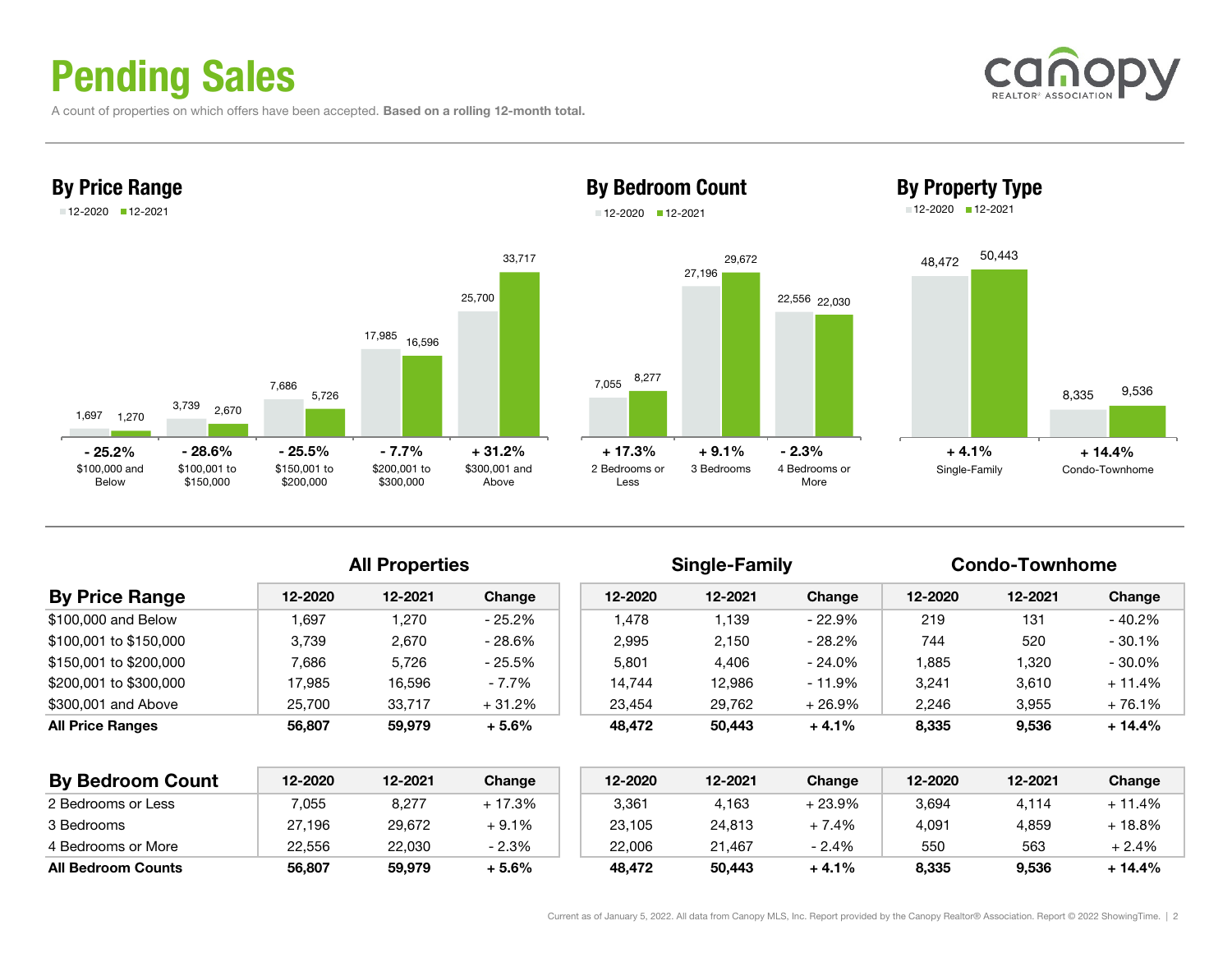# List to Close

A count of the days between the date listed and the date closed for all properties sold. Based on a rolling 12-month average.





### By Bedroom Count 12-2020 12-2021





By Property Type

|                         | <b>All Properties</b> |         |           |         | <b>Single-Family</b> |           | <b>Condo-Townhome</b> |         |           |  |
|-------------------------|-----------------------|---------|-----------|---------|----------------------|-----------|-----------------------|---------|-----------|--|
| <b>By Price Range</b>   | 12-2020               | 12-2021 | Change    | 12-2020 | 12-2021              | Change    | 12-2020               | 12-2021 | Change    |  |
| \$100,000 and Below     | 89                    |         | $-20.2\%$ | 90      | 68                   | - 24.4%   | 79                    | 89      | $+12.7%$  |  |
| \$100,001 to \$150,000  | 78                    | 65      | - 16.7%   | 82      | 68                   | - 17.1%   | 62                    | 52      | $-16.1%$  |  |
| \$150,001 to \$200,000  | 69                    | 63      | $-8.7\%$  | 70      | 65                   | $-7.1\%$  | 63                    | 58      | $-7.9%$   |  |
| \$200,001 to \$300,000  | 79                    | 65      | - 17.7%   | 77      | 62                   | - 19.5%   | 89                    | 75      | $-15.7\%$ |  |
| \$300,001 and Above     | 103                   | 80      | - 22.3%   | 101     | 76                   | - 24.8%   | 130                   | 108     | $-16.9%$  |  |
| <b>All Price Ranges</b> | 88                    | 73      | $-17.0%$  | 88      | 71                   | $-19.3\%$ | 91                    | 84      | $-7.7%$   |  |

| <b>By Bedroom Count</b>   | 12-2020 | 12-2021 | Change   | 12-2020 | 12-2021 | Change  | 12-2020 | 12-2021 | Change  |
|---------------------------|---------|---------|----------|---------|---------|---------|---------|---------|---------|
| 2 Bedrooms or Less        | 82      | 67      | $-18.3%$ | 87      |         | - 19.5% |         | 64      | - 16.9% |
| 3 Bedrooms                | 83      | 70      | - 15.7%  | 80      | 64      | - 20.0% | 101     | 99      | $-2.0%$ |
| 4 Bedrooms or More        | 97      | 80      | - 17.5%  | 97      | 79      | - 18.6% | 115     | 119     | + 3.5%  |
| <b>All Bedroom Counts</b> | 88      | 73      | - 17.0%  | 88      |         | - 19.3% | 91      | 84      | $-7.7%$ |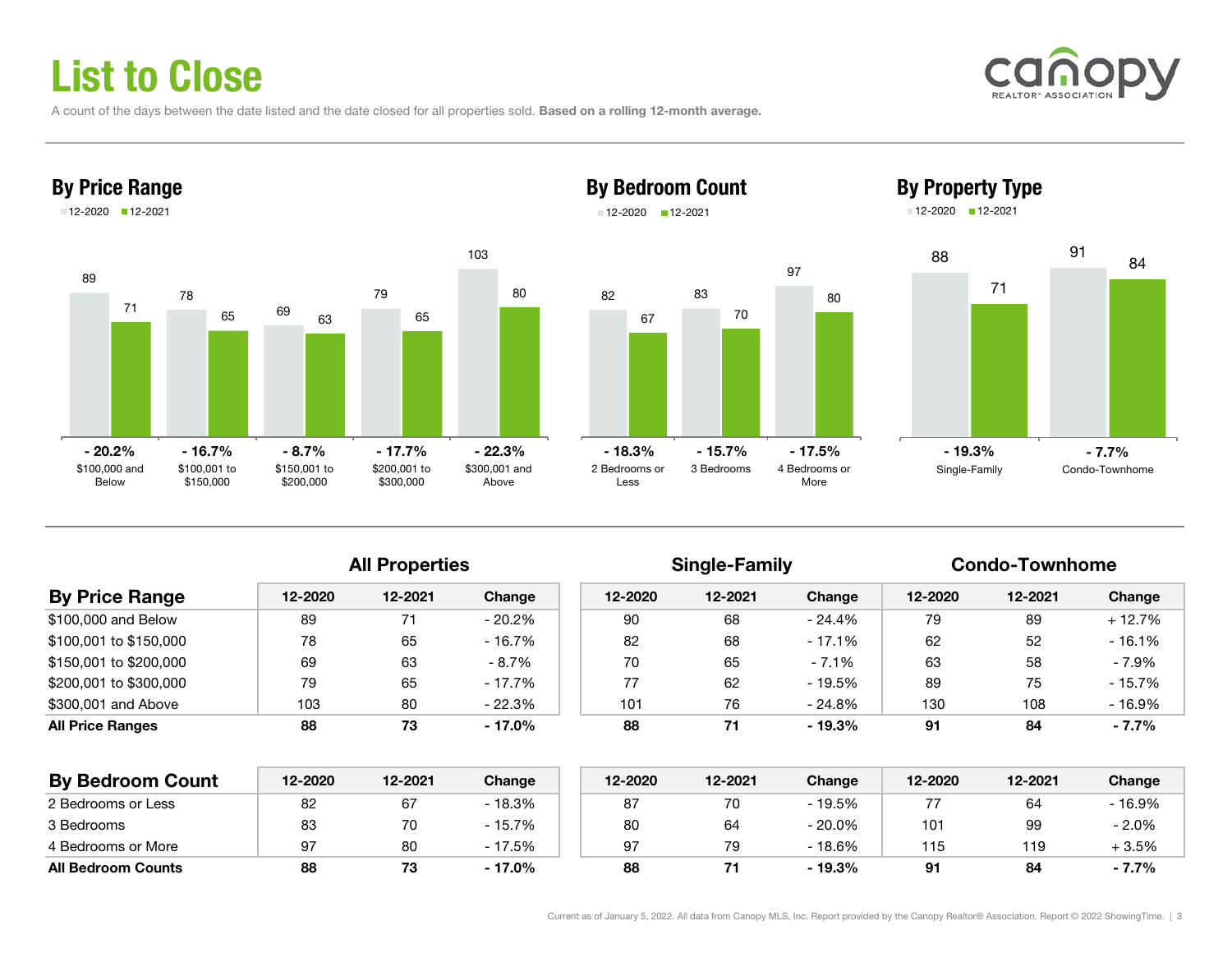# Days on Market Until Sale

Average number of days between when a property is first listed and when an offer is accepted. Based on a rolling 12-month average.





## By Bedroom Count 12-2020 12-2021



42



### All Properties **Single-Family** Condo-Townhome

Single-Family Condo-Townhome

| <b>By Price Range</b>   | 12-2020 | 12-2021 | Change    | 12-2020 | 12-2021 | Change    | 12-2020 | 12-2021 | Change    |
|-------------------------|---------|---------|-----------|---------|---------|-----------|---------|---------|-----------|
| \$100,000 and Below     | 44      | 28      | - 36.4%   | 46      | 27      | - 41.3%   | 30      | 33      | $+10.0\%$ |
| \$100,001 to \$150,000  | 28      | 20      | $-28.6%$  | 30      | 21      | - 30.0%   | 19      |         | $-42.1%$  |
| \$150,001 to \$200,000  | 20      | 16      | $-20.0\%$ | 21      |         | $-19.0\%$ | 17      | 12      | $-29.4%$  |
| \$200,001 to \$300,000  | 27      | 13      | $-51.9%$  | 26      | 12      | - 53.8%   | 31      | 16      | $-48.4%$  |
| \$300,001 and Above     | 47      | 22      | $-53.2%$  | 45      | 20      | - 55.6%   | 60      | 36      | $-40.0\%$ |
| <b>All Price Ranges</b> | 35      | 19      | $-45.7%$  | 36      | 18      | $-50.0\%$ | 34      | 23      | $-32.4%$  |
|                         |         |         |           |         |         |           |         |         |           |

| <b>By Bedroom Count</b>   | 12-2020 | 12-2021  | Change    | 12-2020 | 12-2021 | Change    | 12-2020 | 12-2021 | Change   |
|---------------------------|---------|----------|-----------|---------|---------|-----------|---------|---------|----------|
| 2 Bedrooms or Less        | 32      | <u>.</u> | - 34.4%   | 36      | 23      | - 36.1%   | 29      | 10.     | - 34.5%  |
| 3 Bedrooms                | 3.      |          | $-45.2%$  | 30      | 16      | - 46.7%   | 37      | 26      | - 29.7%  |
| 4 Bedrooms or More        | 42      |          | $-50.0\%$ | 42      |         | $-50.0\%$ | 49      | 32      | - 34.7%  |
| <b>All Bedroom Counts</b> | 35      | 19       | - 45.7%   | 36      | 18      | $-50.0\%$ | 34      | 23      | $-32.4%$ |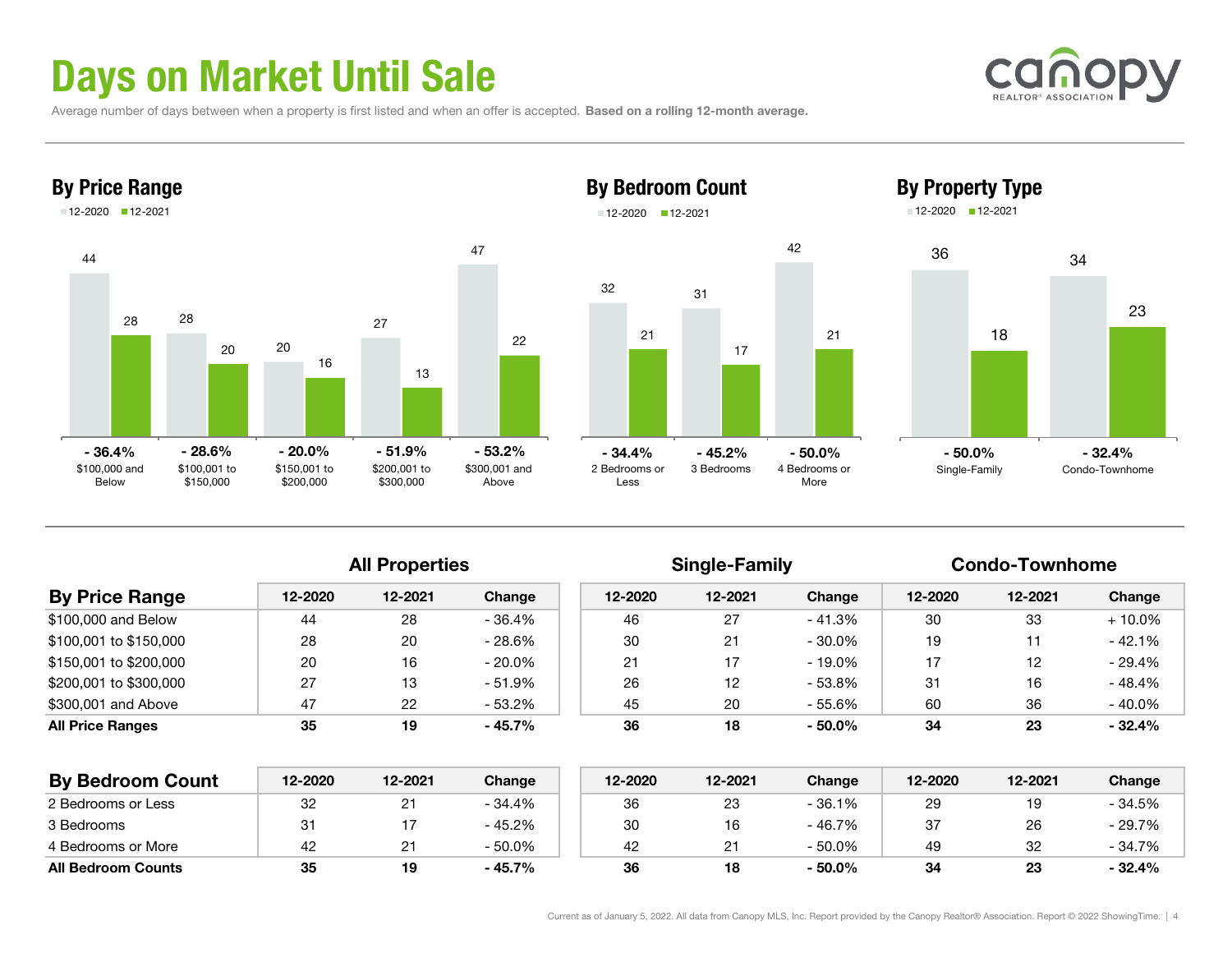# Cumulative Days on Market Until Sale

 Cumulative Days on Market (CDOM) functions like Days on Market (DOM), but CDOM tracks DOM for a property over a period of multiple listings. When a new listing is entered, CDOM resets to zero only if the previous listing closed (sold) or if the previous listing has been off the market (expired, withdrawn) for more than 90 days. Based on a rolling 12-month average.





### By Bedroom Count 12-2020 12-2021

17

3 Bedrooms 4 Bedrooms or

 $-50.0\%$   $-57.1\%$ 

49

21

More

34



By Property Type

All Properties **Single-Family** Condo-Townhome

| <b>By Price Range</b>   | 12-2020 | 12-2021 | Change    | 12-2020 | 12-2021 | Change    | 12-2020 | 12-2021 | Change   |
|-------------------------|---------|---------|-----------|---------|---------|-----------|---------|---------|----------|
| \$100,000 and Below     | -49     | 29      | $-40.8%$  | 52      | 28      | - 46.2%   | 32      | 35      | $+9.4%$  |
| \$100,001 to \$150,000  | 31      | 21      | $-32.3%$  | 34      | 23      | $-32.4%$  | 21      | 12      | - 42.9%  |
| \$150,001 to \$200,000  | 23      | 16      | $-30.4%$  | 24      | 18      | - 25.0%   | 19      | 12      | $-36.8%$ |
| \$200,001 to \$300,000  | 29      | 13      | $-55.2\%$ | 29      | 13      | - 55.2%   | 33      | 15      | - 54.5%  |
| \$300,001 and Above     | 55      | 22      | $-60.0\%$ | 54      | 20      | - 63.0%   | 69      | 39      | $-43.5%$ |
| <b>All Price Ranges</b> | 40      | 19      | $-52.5%$  | 41      | 19      | $-53.7\%$ | 38      | 24      | $-36.8%$ |
|                         |         |         |           |         |         |           |         |         |          |

36

23

2 Bedrooms orLess

- 36.1%

| <b>By Bedroom Count</b>   | 12-2020 | 12-2021 | Change    | 12-2020 | 12-2021 | Change   | 12-2020        | 12-2021 | Change  |
|---------------------------|---------|---------|-----------|---------|---------|----------|----------------|---------|---------|
| 2 Bedrooms or Less        | 36      | 23      | - 36.1%   | 42      | 24      | - 42.9%  | 32             | ດ-1     | - 34.4% |
| 3 Bedrooms                | 34      |         | $-50.0\%$ | 33      |         | $-51.5%$ | 4 <sup>1</sup> | 25      | - 39.0% |
| 4 Bedrooms or More        | 49      |         | $-57.1%$  | 49      |         | $-57.1%$ | 57             | 37      | - 35.1% |
| <b>All Bedroom Counts</b> | 40      | 19      | $-52.5%$  | 41      | 19      | - 53.7%  | 38             | 24      | - 36.8% |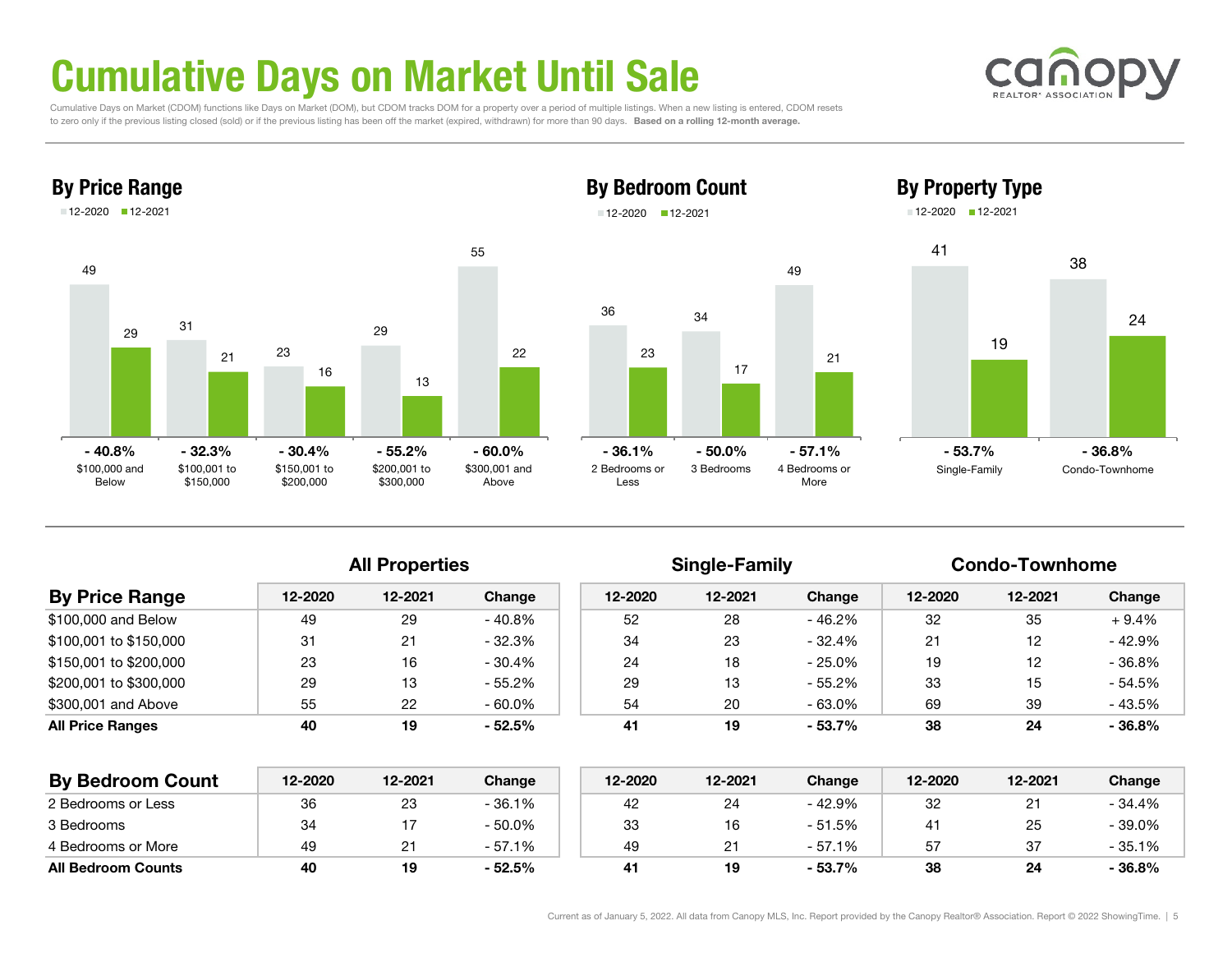## Median Sales Price

By Bedroom Count 12-2020 12-2021

|  |  | Median price point for all closed sales, not accounting for seller concessions. Based on a rolling 12-month median. |  |
|--|--|---------------------------------------------------------------------------------------------------------------------|--|
|--|--|---------------------------------------------------------------------------------------------------------------------|--|



## By Property Type

12-2020 12-2021



|                           | <b>All Properties</b> |           |          |           | <b>Single-Family</b> |         | <b>Condo-Townhome</b> |           |          |
|---------------------------|-----------------------|-----------|----------|-----------|----------------------|---------|-----------------------|-----------|----------|
| <b>By Bedroom Count</b>   | 12-2020               | 12-2021   | Change   | 12-2020   | 12-2021              | Change  | 12-2020               | 12-2021   | Change   |
| 2 Bedrooms or Less        | \$180,000             | \$206,000 | $+14.4%$ | \$154,000 | \$175,000            | + 13.6% | \$192,900             | \$228,460 | $+18.4%$ |
| 3 Bedrooms                | \$240,000             | \$286,000 | $+19.2%$ | \$238,000 | \$285,000            | + 19.7% | \$255,000             | \$295,000 | $+15.7%$ |
| 4 Bedrooms or More        | \$370,000             | \$435,900 | $+17.8%$ | \$372,000 | \$438,910            | + 18.0% | \$316,615             | \$375,000 | $+18.4%$ |
| <b>All Bedroom Counts</b> | \$280,000             | \$325,180 | + 16.1%  | \$290,900 | \$340,000            | + 16.9% | \$231,000             | \$273,000 | + 18.2%  |

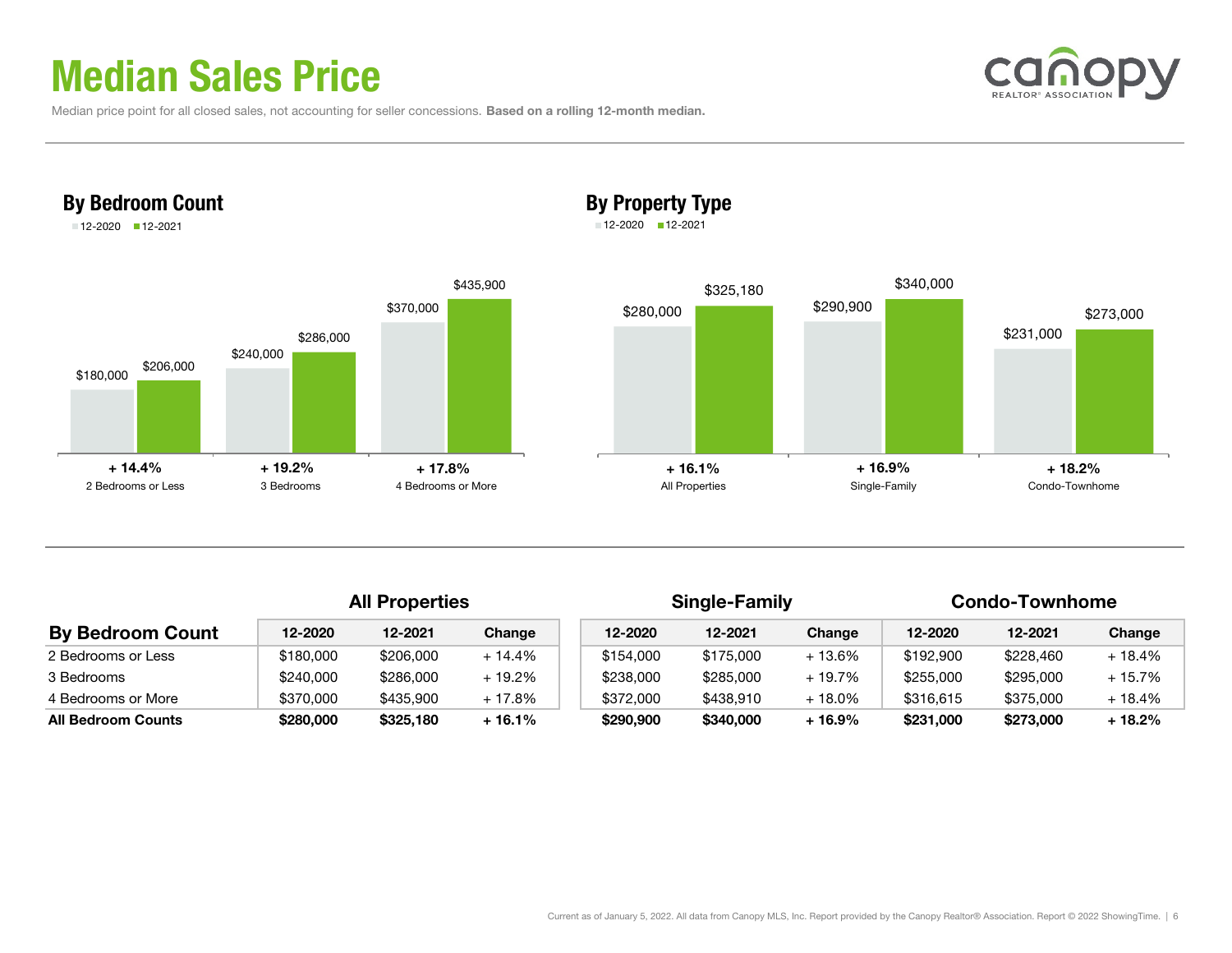# Percent of Original List Price Received

 Percentage found when dividing a property's sales price by its original list price, then taking the average for all properties sold, not accounting for seller concessions. Based on a rolling 12-month average.



By Price Range

## 12-2020 12-2021

By Bedroom Count





### All Properties **Single-Family** Condo-Townhome

| <b>By Price Range</b>   | 12-2020 | 12-2021 | Change  | 12-2020 | 12-2021 | Change   | 12-2020 | 12-2021 | Change   |
|-------------------------|---------|---------|---------|---------|---------|----------|---------|---------|----------|
| \$100,000 and Below     | 90.2%   | 91.3%   | $+1.2%$ | 89.6%   | 90.8%   | $+1.3%$  | 94.8%   | 95.2%   | $+0.4%$  |
| \$100,001 to \$150,000  | 96.6%   | 97.7%   | $+1.1%$ | 96.4%   | 97.2%   | $+0.8\%$ | 97.5%   | 99.9%   | $+2.5%$  |
| \$150,001 to \$200,000  | 98.5%   | 99.7%   | $+1.2%$ | 98.4%   | 99.4%   | $+1.0%$  | 98.7%   | 100.7%  | $+2.0%$  |
| \$200,001 to \$300,000  | 98.8%   | 101.5%  | $+2.7%$ | 98.7%   | 101.6%  | $+2.9%$  | 98.9%   | 101.3%  | $+2.4%$  |
| \$300,001 and Above     | 98.1%   | 101.2%  | $+3.2%$ | 98.1%   | 101.3%  | $+3.3%$  | 98.6%   | 100.5%  | $+1.9\%$ |
| <b>All Price Ranges</b> | 98.0%   | 100.8%  | $+2.9%$ | 97.9%   | 100.8%  | $+3.0%$  | 98.5%   | 100.7%  | $+2.2%$  |

| <b>By Bedroom Count</b>   | 12-2020 | 12-2021 | Change  | 12-2020 | 12-2021 | Change  | 12-2020 | 12-2021 | Change  |
|---------------------------|---------|---------|---------|---------|---------|---------|---------|---------|---------|
| 2 Bedrooms or Less        | 97.2%   | 99.1%   | + 2.0%  | 96.0%   | 98.0%   | $+2.1%$ | 98.2%   | 100.2%  | + 2.0%  |
| 3 Bedrooms                | 98.3%   | 101.1%  | + 2.8%  | 98.2%   | 101.1%  | $+3.0%$ | 98.9%   | 101.2%  | + 2.3%  |
| 4 Bedrooms or More        | 98.0%   | 101.0%  | $+3.1%$ | 98.0%   | 101.0%  | $+3.1%$ | 98.1%   | 100.7%  | $+2.7%$ |
| <b>All Bedroom Counts</b> | 98.0%   | 100.8%  | + 2.9%  | 97.9%   | 100.8%  | $+3.0%$ | 98.5%   | 100.7%  | + 2.2%  |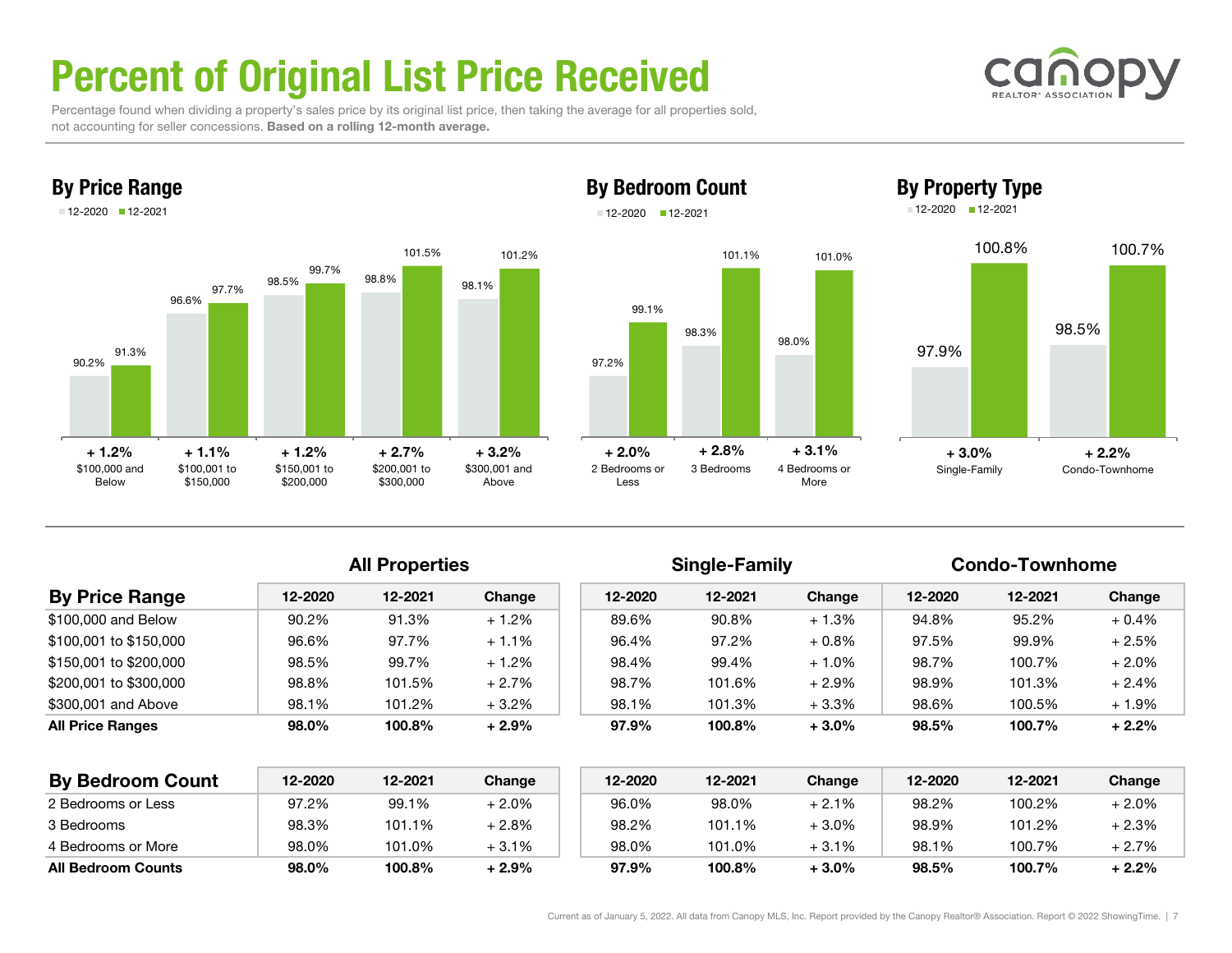## Inventory of Homes for Sale

The number of properties available for sale in active status at the end of the most recent month. Based on one month of activity.





### 8582,326 1,913 5431,443 1,055 2 Bedrooms orLess3 Bedrooms 4 Bedrooms orMoreBy Bedroom Count 12-2020 12-2021 - 36.7% - 38.0% - 44.9% - 37.3% - 54.8%



All Properties **Single-Family** Condo-Townhome

| <b>By Price Range</b>  | 12-2020         | 12-2021 | Change   | 12-2020 | 12-2021         | Change    | 12-2020 | 12-2021 | Change    |
|------------------------|-----------------|---------|----------|---------|-----------------|-----------|---------|---------|-----------|
| \$100,000 and Below    | 213             | 99      | - 53.5%  | 182     | 91              | $-50.0\%$ | 31      | 8       | $-74.2%$  |
| \$100.001 to \$150.000 | 343             | 173     | - 49.6%  | 306     | 154             | - 49.7%   | 37      | 19      | - 48.6%   |
| \$150.001 to \$200.000 | 54 <sup>1</sup> | 270     | $-50.1%$ | 468     | 251             | - 46.4%   | 73      | 19      | $-74.0\%$ |
| \$200.001 to \$300.000 | 958             | 555     | $-42.1%$ | 728     | 48 <sup>1</sup> | - 33.9%   | 230     | 74      | $-67.8%$  |
| \$300,001 and Above    | 3.042           | 944     | $-36.1%$ | 2.519   | 1.660           | - 34.1%   | 523     | 284     | - 45.7%   |
| All Price Ranges       | 5,097           | 3,041   | $-40.3%$ | 4,203   | 2,637           | $-37.3%$  | 894     | 404     | $-54.8%$  |

| <b>By Bedroom Count</b>   | 12-2020 | 12-2021 | Change   | 12-2020 | 12-2021 | Change   | 12-2020 | 12-2021 | Change  |
|---------------------------|---------|---------|----------|---------|---------|----------|---------|---------|---------|
| 2 Bedrooms or Less        | 858     | 543     | - 36.7%  | 489     | 387     | 20.9%    | 369     | 156     | - 57.7% |
| 3 Bedrooms                | 2,326   | .443    | $-38.0%$ | .872    | .241    | $-33.7%$ | 454     | 202     | - 55.5% |
| 4 Bedrooms or More        | .913    | .055    | $-44.9%$ | .842    | .009    | - 45.2%  | 71      | 46      | - 35.2% |
| <b>All Bedroom Counts</b> | 5.097   | 3.041   | $-40.3%$ | 4.203   | 2.637   | $-37.3%$ | 894     | 404     | - 54.8% |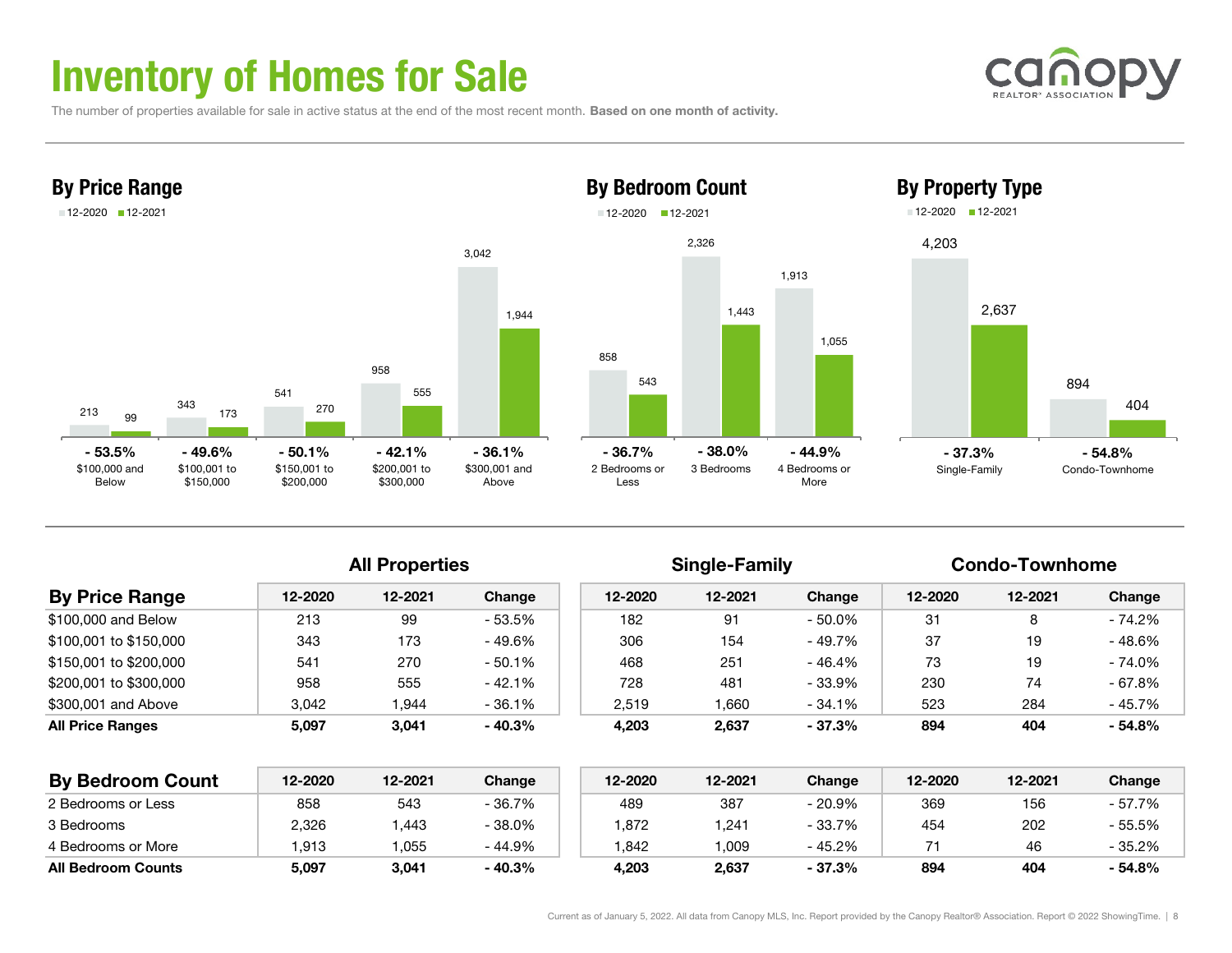# Months Supply of Homes for Sale

The months supply of homes for sale at the end of the most recent month, based on one month of activity, divided by the average monthly pending sales from the last 12 months.



### By Property Type



1.0

All Properties **Single-Family** Condo-Townhome

| <b>By Price Range</b>   | 12-2020 | 12-2021 | Change    | 12-2020 | 12-2021 | Change    | 12-2020 | 12-2021 | Change    |
|-------------------------|---------|---------|-----------|---------|---------|-----------|---------|---------|-----------|
| \$100,000 and Below     | 1.5     | 0.9     | - 40.0%   | 1.5     | 1.0     | - 33.3%   | 1.7     | 0.7     | $-58.8%$  |
| \$100.001 to \$150.000  | 1.1     | 0.8     | $-27.3%$  | 1.2     | 0.9     | $-25.0\%$ | 0.6     | 0.4     | $-33.3%$  |
| \$150.001 to \$200.000  | 0.8     | 0.6     | $-25.0\%$ | 1.0     | 0.7     | $-30.0\%$ | 0.5     | 0.2     | $-60.0\%$ |
| \$200,001 to \$300,000  | 0.6     | 0.4     | $-33.3\%$ | 0.6     | 0.4     | - 33.3%   | 0.9     | 0.2     | $-77.8%$  |
| \$300,001 and Above     | ، 4     | 0.7     | - 50.0%   | 1.3     | 0.7     | - 46.2%   | 2.8     | 0.9     | - 67.9%   |
| <b>All Price Ranges</b> | 1.1     | 0.6     | - 45.5%   | 1.0     | 0.6     | $-40.0\%$ | 1.3     | 0.5     | $-61.5%$  |
|                         |         |         |           |         |         |           |         |         |           |

1.5

0.8

12-2020 12-2021

2 Bedrooms orLess

| <b>By Bedroom Count</b>   | 12-2020 | 12-2021 | Change    | 12-2020 | 12-2021 | Change    | 12-2020 | 12-2021 | Change   |
|---------------------------|---------|---------|-----------|---------|---------|-----------|---------|---------|----------|
| 2 Bedrooms or Less        | . .5    | 0.8     | $-46.7%$  |         |         | - 35.3%   |         | 0.5     | - 58.3%  |
| 3 Bedrooms                | 1.0     | 0.6     | - 40.0%   | 0. ا    | 0.6     | $-40.0\%$ | 1.3     | 0.5     | $-61.5%$ |
| 4 Bedrooms or More        | 1.0     | 0.6     | $-40.0\%$ | 0. ا    | 0.6     | $-40.0\%$ | .5      |         | - 33.3%  |
| <b>All Bedroom Counts</b> |         | 0.6     | - 45.5%   | 1.0     | 0.6     | $-40.0\%$ | 1.3     | 0.5     | - 61.5%  |



0.5